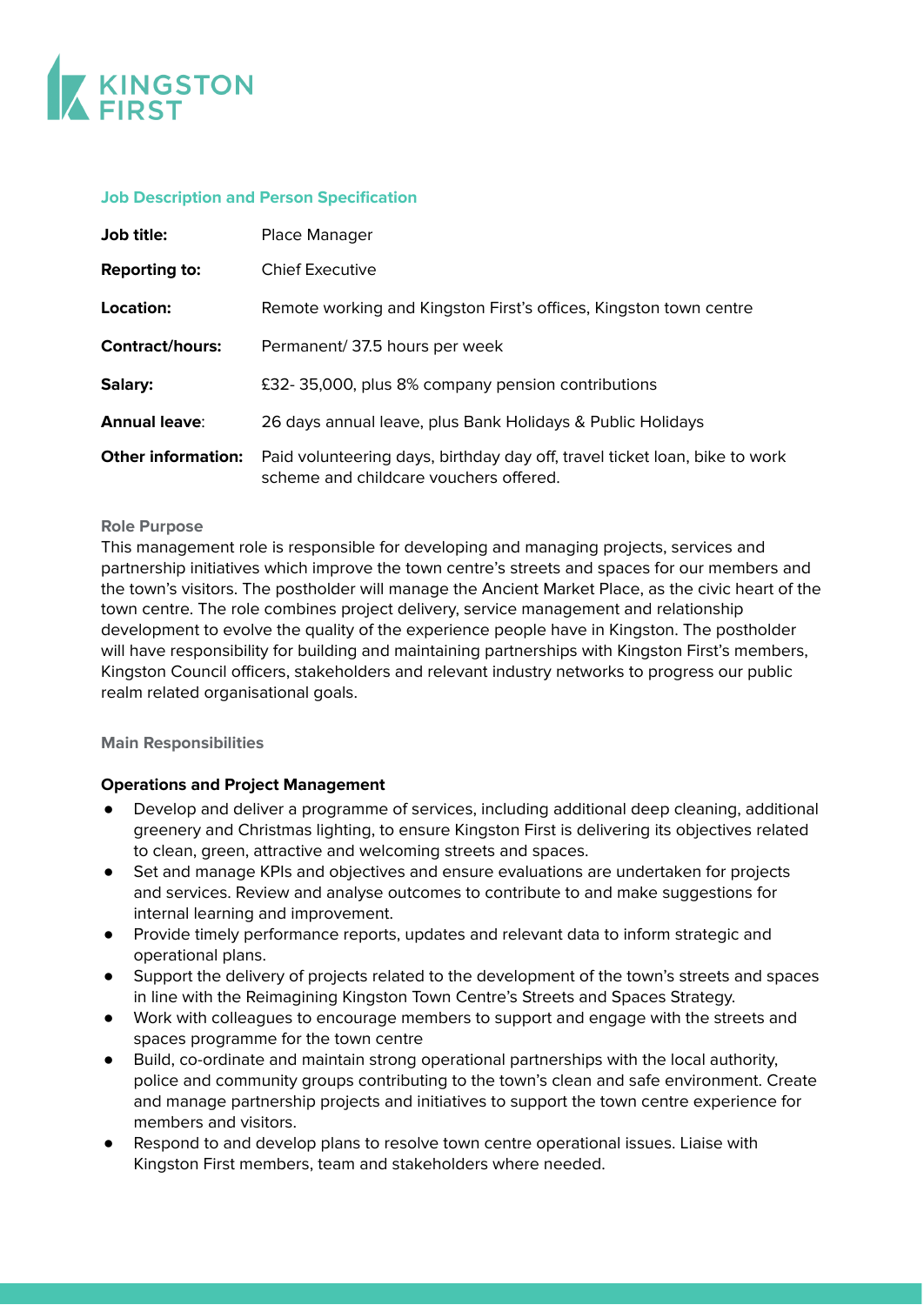- Develop and maintain a town centre continuity plan and represent Kingston First's role in town centre resilience planning.
- Regularly review and monitor Baseline Agreements ensuring agreed standards are maintained.
- Build appropriate contacts and networks locally, regionally and nationally to ensure Kingston First is aware of emerging trends, opportunities and ideas related to space and place management. Develop ideas and engage with team members on best and emerging practise.

# **Management of the Ancient Market Place**

- Manage the Ancient Market Place, ensuring it operates successfully and delivers an excellent community and commercial experience for businesses, traders, customers and stakeholders. Develop and manage plans, KPIs and processes and provide timely reports and updates as required.
- Oversee and manage trader licenses and related documentation, ensuring all traders comply with regulations and terms and conditions; ensure that issues are resolved.
- Work with the Director of Finance to manage rent collections and rent reviews.
- Ensure the Ancient Market Place is meeting income targets in line with plans.
- Ensure all administration, record keeping and documentation is up-to-date and appropriate for reporting within the Company and to the local authority.
- Liaise with the local authority and their contractors on processes and matters related to the running of the Ancient Market Place.

## **Resources and Financial Management**

- Ensure there is appropriate resourcing- internal and external- for the delivery of agreed plans.
- Tender for and manage the outsourcing of company contracts and supplier relationships to ensure outstanding service and best return on investment.
- Review processes and services areas and make improvements where needed.
- Plan, manage and evaluate budgets.
- Be aware of opportunities for additional project funding through external sources.

## **General team support**

- Respond to and develop relationships with Kingston First's members and stakeholders.
- Represent and present on behalf of the Company as required.
- Deputise for colleagues as appropriate.
- Undertake any other duties consistent with the level and nature of the post.

## **Person Specification**

We are looking for an individual who is resilient, capable of working at pace and enjoys being involved in a breadth of projects with a variety of responsibilities. The successful candidate will have the following skills and experience:

- Knowledge and experience of project and service management. Experience of working on projects or services related to town or city centre public realm desirable.
- Excellent communicator and interpersonal skills, able to engage with colleagues, members and stakeholders at all levels and build trusted relationships to inspire and influence action and outcomes